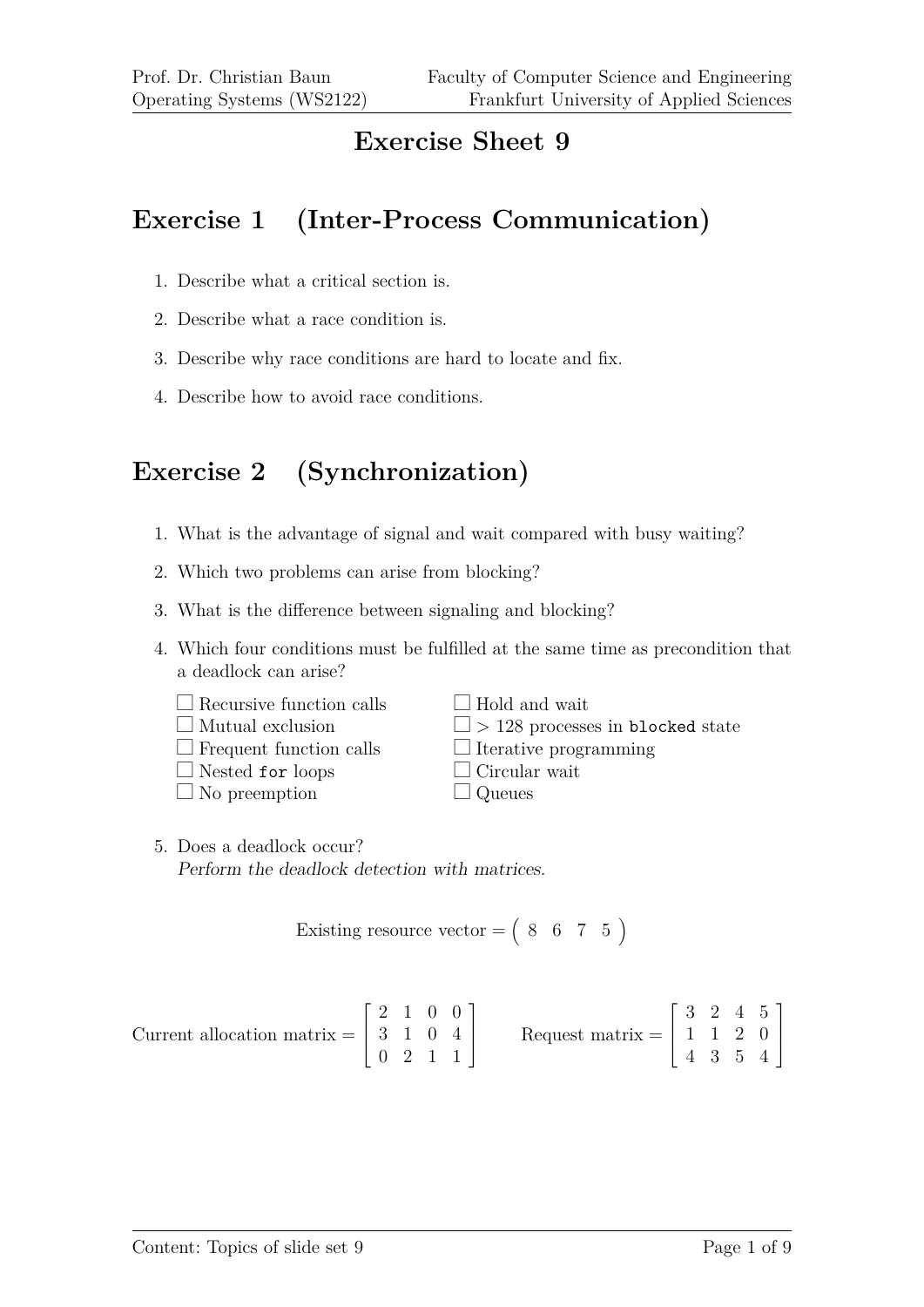## **Exercise 3 (Communication of Processes)**

- 1. What must be considered, when inter-process communication via shared memory segments is used?
- 2. What is the function of the shared memory table in the Linux kernel?
- 3. What is the impact of a restart (reboot) of the operating system on the existing shared memory segments? (Only a single answer is correct!)

 $\Box$  The shared memory segments are created new during boot and the contents are restored.

 $\Box$  The shared memory segments are created new during boot, but they remain empty. This means, only the contents are lost.

 $\Box$  The shared memory segments and their contents are lost.

 $\Box$  Only the shared memory segments are lost. The operating system stores the contents in temporary files inside the folder \tmp.

4. According to which principle operate message queues? (Only a single answer is correct!)

| $\Box$ LIFO<br>$\Box$ SJF<br>$\Box$ FIFO<br>$\Box$ LJF<br>$\Box$ Round Robin |
|------------------------------------------------------------------------------|
|------------------------------------------------------------------------------|

- 5. How many processes can communicate with each other via a pipe?
- 6. What is the effect, when a process tries to write data into a pipe without free capacity?
- 7. What is the effect, when a process tries to read data from an empty pipe?
- 8. Which two different types of pipes exist?
- 9. Which two different types of sockets exist?
- 10. Communication via pipes works. . . (Only a single answer is correct!)

 $\Box$  memory-based  $\Box$  message-based

11. Communication via message queues works. . . (Only a single answer is correct!)

 $\Box$  memory-based  $\Box$  message-based

12. Communication via shared memory segments works. . . (Only a single answer is correct!)

 $\Box$  memory-based  $\Box$  message-based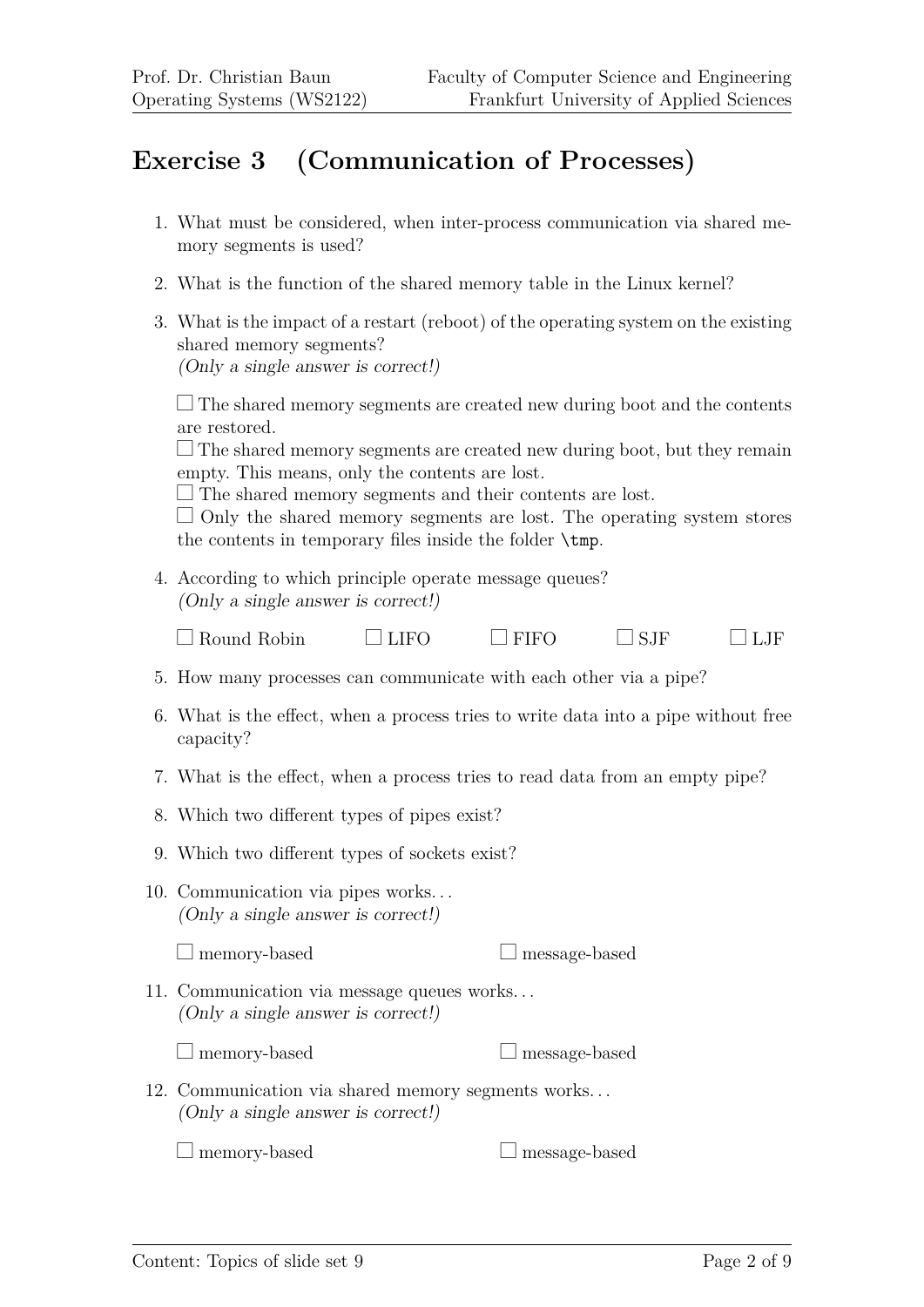| 13. Communication via sockets works<br>(Only a single answer is correct!)                                                           |                                       |  |
|-------------------------------------------------------------------------------------------------------------------------------------|---------------------------------------|--|
| $\perp$ memory-based                                                                                                                | message-based                         |  |
| 14. Which two sorts of inter-process communication operate bidirectional?                                                           |                                       |  |
| $\Box$ Shared memory segments<br>$\Box$ Anonymous pipes<br>$\Box$ Sockets                                                           | $\perp$ Message queues<br>Named pipes |  |
| 15. Name a sort of inter-process communication, which can only be used for pro-<br>cesses, which are closely related to each other. |                                       |  |
| $\Box$ Shared memory segments<br>$\Box$ Anonymous pipes<br>Sockets                                                                  | Message queues<br>Named pipes         |  |
| 16. Which sort of inter-process communication allows communication over com-<br>puter boundaries?                                   |                                       |  |
| $\Box$ Shared memory segments<br>$\Box$ Anonymous pipes<br>$\Box$ Sockets                                                           | Message queues<br>Named pipes         |  |
| 17. With which sorts of inter-process communication remains the data intact wi-<br>thout a bound process?                           |                                       |  |
| $\Box$ Shared memory segments<br>$\Box$ Anonymous pipes<br>Sockets                                                                  | $\perp$ Message queues<br>Named pipes |  |
| 18. For which sort of inter-process communication guarantees the operating system<br>not the synchronization?                       |                                       |  |
| Shared memory segments<br>Anonymous pipes<br>Sockets                                                                                | Message queues<br>Named pipes         |  |
|                                                                                                                                     |                                       |  |

# **Exercise 4 (Cooperation of Processes)**

- 1. What is a semaphore and what is its intended purpose?
- 2. Which two operations are used with semaphores? Provide the names of the operations and for each operation a short description of the functioning.
- 3. What is the difference between Semaphores versus blocking?
- 4. What is a binary semaphore?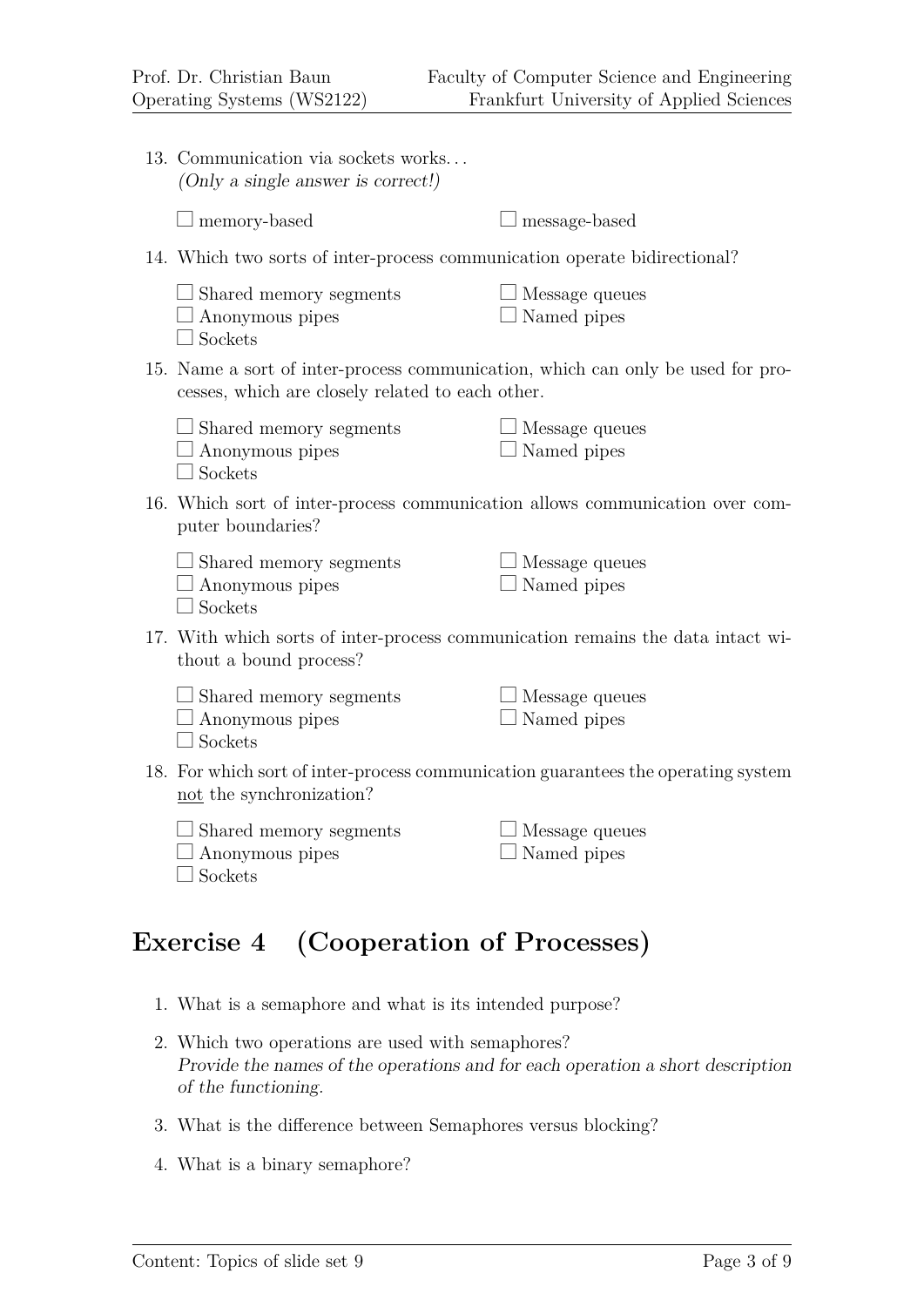- 5. What is a mutex and what is its intended purpose?
- 6. Which type of semaphores has the same functionality as the mutex?
- 7. Which states can a mutex have?
- 8. Which Linux/UNIX command returns information about existing shared memory segments, message queues and semaphores?
- 9. Which Linux/UNIX command allows to erase existing shared memory segments, message queues and semaphores?

## **Exercise 5 (Producer/Consumer Scenario)**

A producer should send data to a consumer. A buffer with limited capacity should be used to minimize the waiting times of the consumer. Data is placed into the buffer by the producer and the consumer removes data from the buffer. Mutual exclusion is necessary in order to avoid inconsistencies. If the buffer has no more free capacity, the producer must block itself. If the buffer is empty, the consumer must block itself.



For synchronizing the two processes, create the required semaphores, assign them initial values and insert semaphore operations.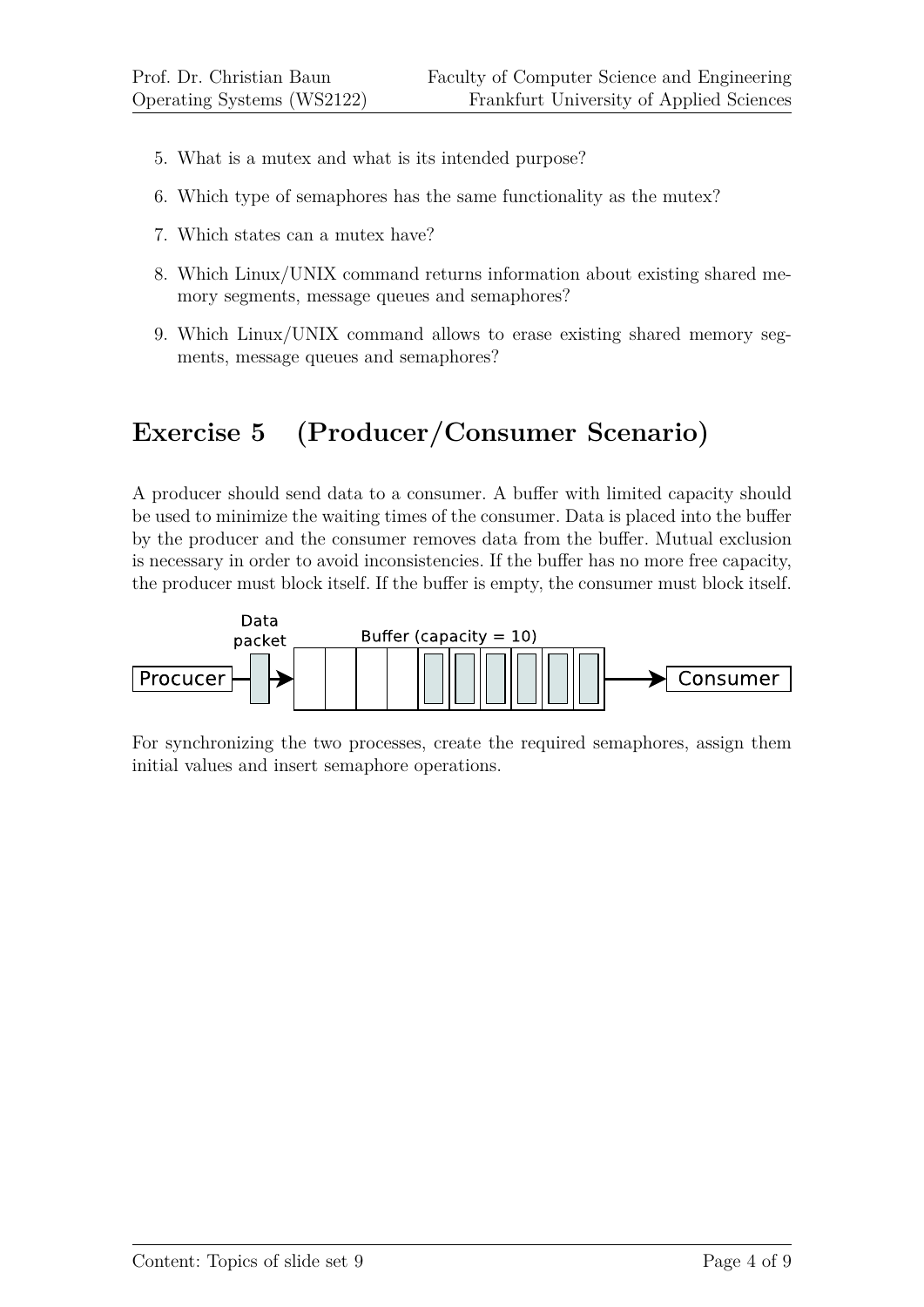```
typedef int semaphore ;
void producer ( void ) {
  int data ;
  while (TRUE) { \frac{1}{2} (TRUE) { \frac{1}{2} (\frac{1}{2} (\frac{1}{2} create data packet
    createDatapacket ( data ); // create data packet
    insertDatapacket ( data ); // write data packet into buffer
  }
}
void consumer ( void ) {
  int data ;
  while (TRUE) { \frac{1}{2} // infinite loop
    removeDatapacket ( data ); // remove data packet from buffer
    consumeDatapacket ( data ); // consume data packet
  }
}
```
# **Exercise 6 (Semaphores)**

In a warehouse, packages are delivered constantly by a supplier and picked up by two deliverers. The supplier and the deliverers need to pass through a gate. The gate can always be passed only by a single person. The supplier brings three packages with every shipment to the incoming goods section. One of the deliverers can pick two packages with every pickup from the outgoing goods section. The other deliverer can pick only a single package per pickup from the outgoing goods section.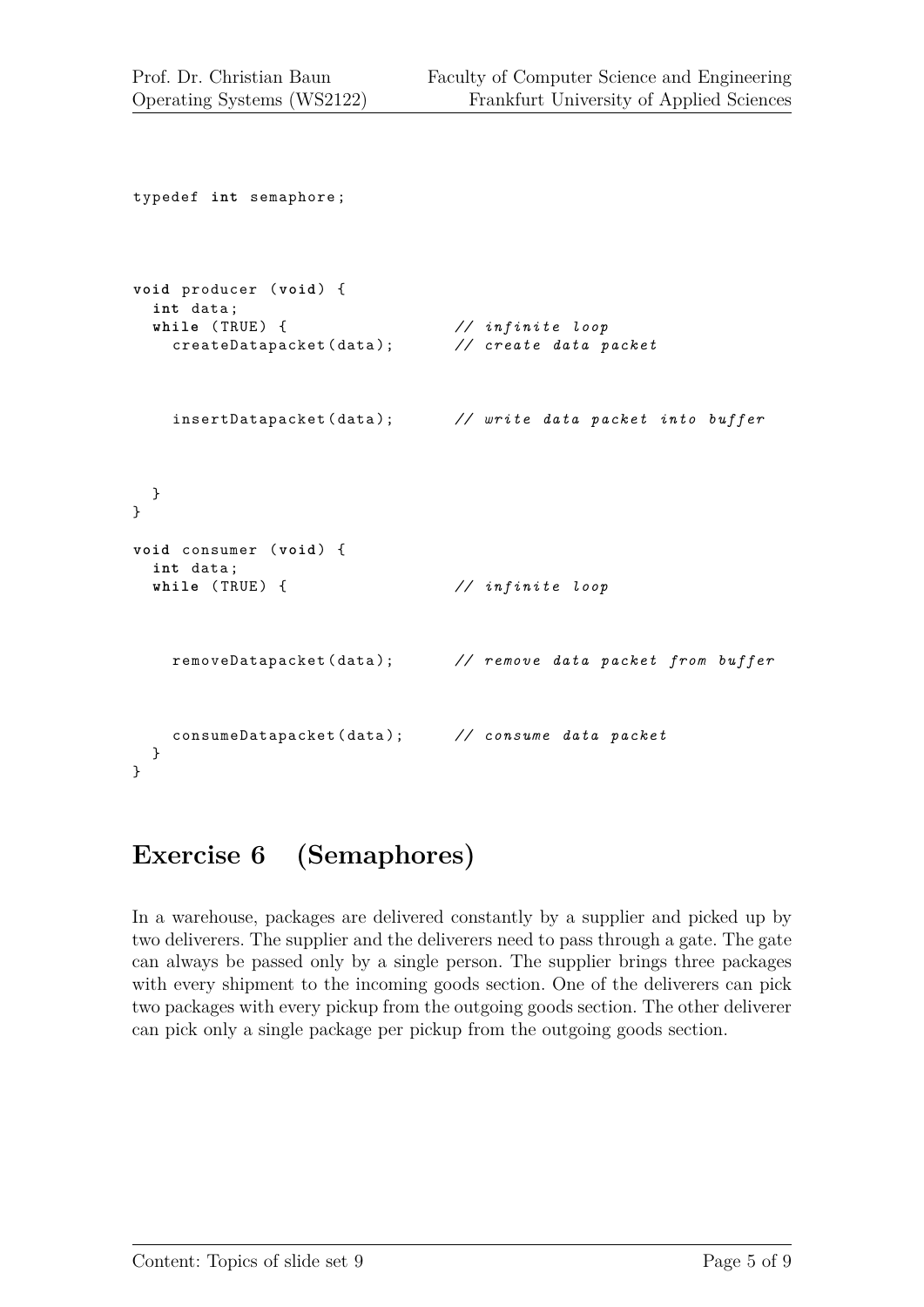| Supplier                                                                                                                 | Deliverer_X                                                                     | Deliverer_Y                                                                                           |
|--------------------------------------------------------------------------------------------------------------------------|---------------------------------------------------------------------------------|-------------------------------------------------------------------------------------------------------|
| €                                                                                                                        | €                                                                               | $\left\{ \right.$                                                                                     |
| while (TRUE)                                                                                                             | while (TRUE)                                                                    | while (TRUE)                                                                                          |
| $\mathcal{L}$                                                                                                            | €                                                                               | €                                                                                                     |
|                                                                                                                          |                                                                                 | <pass gate="" through="">; <pass gate="" through="">; <pass gate="" through="">;</pass></pass></pass> |
| <enter incoming<="" td=""><td><enter outgoing<="" td=""><td><enter outgoing<="" td=""></enter></td></enter></td></enter> | <enter outgoing<="" td=""><td><enter outgoing<="" td=""></enter></td></enter>   | <enter outgoing<="" td=""></enter>                                                                    |
| goods section>;                                                                                                          | goods section>;                                                                 | goods section>;                                                                                       |
|                                                                                                                          | <unload 3="" packets="">; <pick 2="" packets="">;</pick></unload>               | <pick 1="" packet="">;</pick>                                                                         |
| <leave incoming<="" td=""><td><leave outgoing<="" td=""><td><leave outgoing<="" td=""></leave></td></leave></td></leave> | <leave outgoing<="" td=""><td><leave outgoing<="" td=""></leave></td></leave>   | <leave outgoing<="" td=""></leave>                                                                    |
| goods section>;                                                                                                          | goods section>;                                                                 | goods section>;                                                                                       |
| }<br>ł                                                                                                                   | <pass gate="" through="">; <pass gate="" through="">;<br/>}<br/>}</pass></pass> | <pass gate="" through="">;<br/>}<br/>}</pass>                                                         |

Exactly one process Supplier, one process Deliverer\_X and one process Deliverer\_Y exist.

For synchronizing the three processes, create the required semaphores, assign them values and insert semaphore operations.

These conditions must be met:

- Only a single process can pass through the gate. It is impossible that multiple processes pass though the gate simultaneously.
- Only one of both existing deliverers can access the outgoing goods section. It is impossible that both deliverers access the outgoing goods section simultaneously.
- It should be possible that the supplier and one of the deliverers can simultaneously unload and pick goods.
- The capacity of the warehouse is 10 packages.
- No deadlocks are allowed.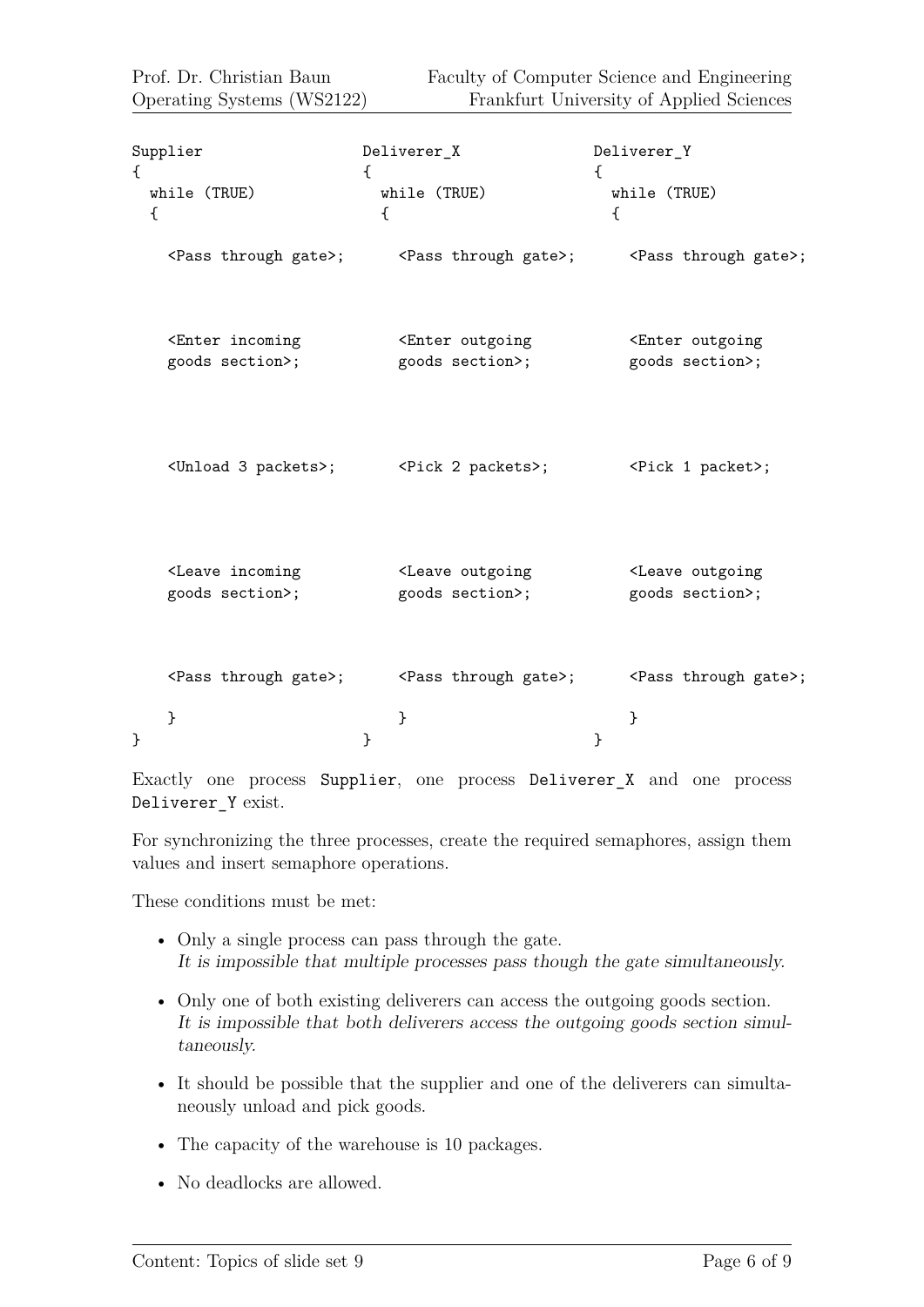• At the beginning, the warehouse contains no packets and the gate, as well as the incoming goods section and the outgoing goods section are free.

Source: TU-München, Übungen zur Einführung in die Informatik III, WS01/02

## **Exercise 7 (Inter-Process Communication)**

Develop a part of a real-time system, which consists of four processes:

- 1. **Conv**. This process reads the measured values of A/D converters (analog/digital). It checks the measured values for plausibility and converts them if this is necessary. Because we have no physical  $A/D$  converter, the process Conv must generate random numbers. These numbers must be in a certain range of values to simulate an A/D converter.
- 2. **Log**. This process reads the measured values from the A/D converter (Conv) and writes them into a local file.
- 3. **Stat**. This process reads the measured values from the A/D converter (Conv) and calculates statistical data, including the average value and the sum.
- 4. **Report**. This process reads the results of Stat and prints out the statistical data in the shell.

These synchronization conditions must be met:

- **Conv** must first write measured values before **Log** and **Stat** can read the measured values.
- **Stat** must first write statistical data before **Report** can read the statistical data.

Develop and implement the real-time system in C with the appropriate system calls and implement the exchange of data between the four processes once with **pipes**, **message queues** and **shared memory segments with semaphores**. This implies that you program three implementation variants of the real-time system. The source code should be clear to understand because of intensive use of comments.

#### **Approach**

The processes Conv, History, Stats and Reports are parallel processes, which are implemented via infinite loops. Implement a framework for the start of the infinite processes with the system call fork. Monitor your parallel processes with appropriate commands like top, ps and pstree and determine the parent-child relations.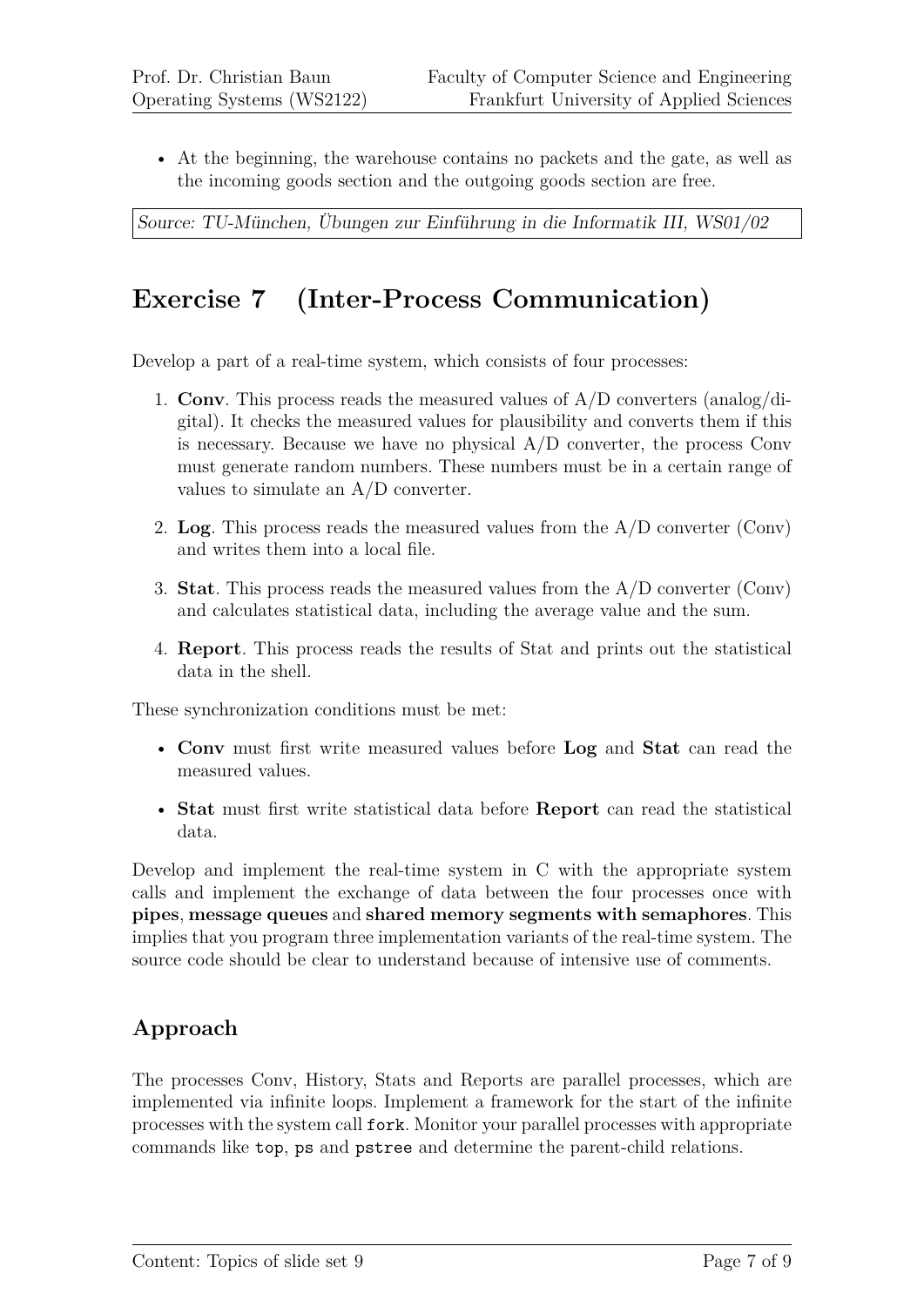The program can be terminated with the key combination Ctrl-C. To realize this, you need to implement a signal handler for the signal SIGINT. Please make sure that when the program is terminated, all occupied resources (message queues, shared memory segments, semaphores) are released.

Develop and implement the following three variants where the exchange of data between the four processes works once with **pipes**, **message queues** and **shared memory segments with semaphores**.

Monitor the message queues, shared memory segments and semaphores with the command ipcs. With ipcrm it is possible to erase message queues, shared memory segments and semaphores if your program incorrectly missed to free these occupied resources.

# **Exercise 8 (Shell Scripts, Data Compression)**

- 1. Program a shell script, which creates a file testdata.txt.
	- The file should be filled with zeros.
	- The zeros provides the virtual device file /dev/zero. (Examples: dd if=/dev/zero of=/path/to/file bs=512 count=1
	- The file size should be at least 128 and 512 kB maximum.
	- How large the file becomes, should be specified randomly via RANDOM.
- 2. Program a shell script, which reads a file name as command line argument.
	- The shell script should check the file to find out if it is a file, a link or a directory.
	- If it is a file, the user should have with select these options to choose from:
		- 1) ZIP
		- 2) ARJ
		- 3) RAR
		- 4) GZ
		- 5) BZ2
		- 6) All
		- 7) Exit
	- If the user selects a compression algorithm, the file should be compressed with this compression algorithm and the file name should be adjusted accordingly. The file size of the original file and the file size of the compressed file should be printed out both for comparison reasons. e.g.: